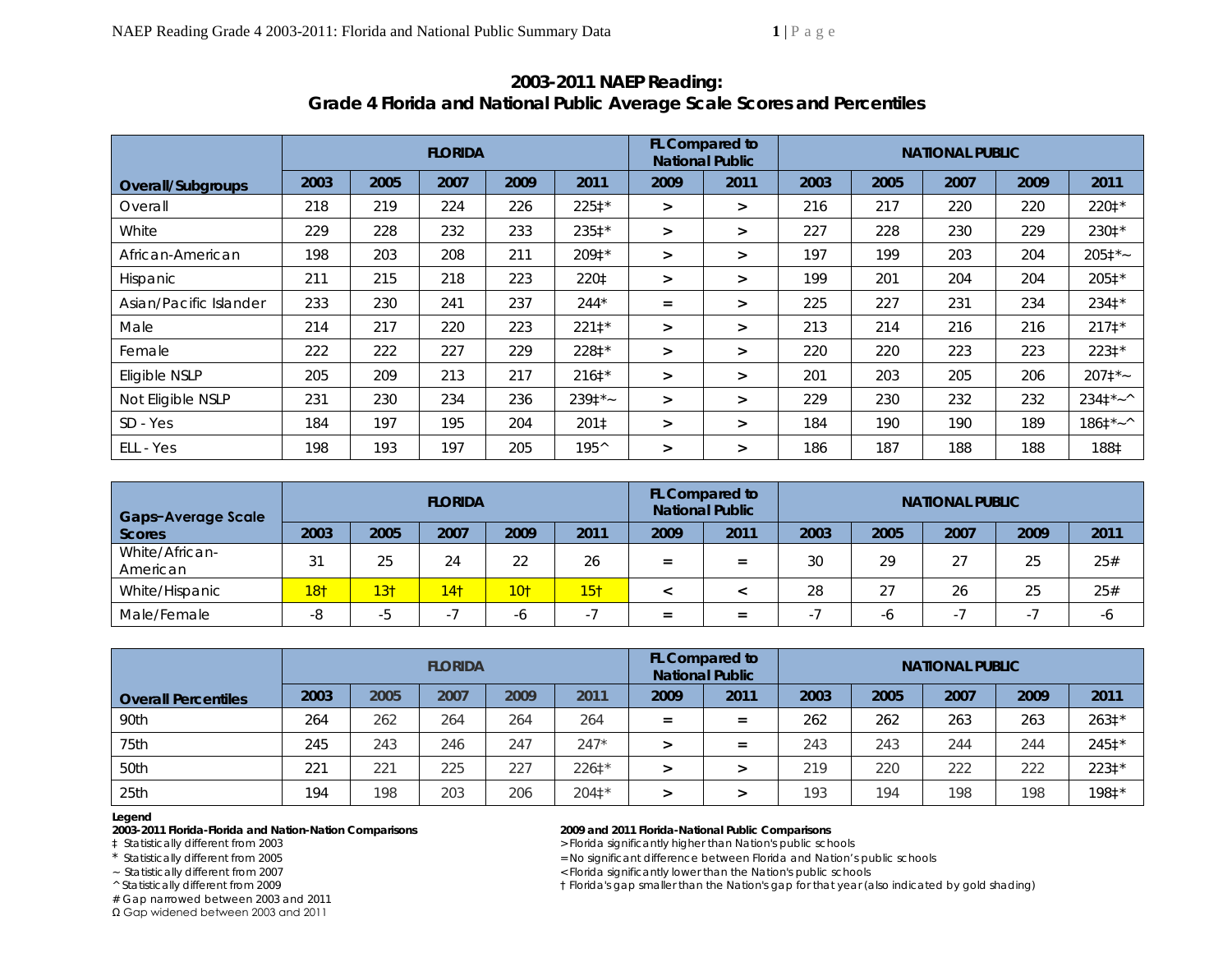| <b>FLORIDA</b>         |      |      |      |      |                  |        | FL Compared to<br><b>National Public</b> |      | <b>NATIONAL PUBLIC</b> |      |      |                         |  |  |
|------------------------|------|------|------|------|------------------|--------|------------------------------------------|------|------------------------|------|------|-------------------------|--|--|
| Overall/Subgroups      | 2003 | 2005 | 2007 | 2009 | 2011             | 2009   | 2011                                     | 2003 | 2005                   | 2007 | 2009 | 2011                    |  |  |
| Overall                | 63%  | 65%  | 70%  | 73%  | 71% $\ddagger$ * | $\geq$ | $\geq$                                   | 62%  | 62%                    | 66%  | 66%  | 66%‡*                   |  |  |
| White                  | 75%  | 75%  | 81%  | 81%  | 83%‡*            | ⋗      | $\geq$                                   | 74%  | 75%                    | 77%  | 77%  | 77%‡*                   |  |  |
| African-American       | 40%  | 45%  | 52%  | 56%  | 54%‡             | ⋗      | $=$                                      | 39%  | 41%                    | 46%  | 47%  | 49%‡*~                  |  |  |
| <b>Hispanic</b>        | 55%  | 61%  | 64%  | 71%  | 67%‡             | $\geq$ | $\geq$                                   | 43%  | 44%                    | 49%  | 48%  | 50%‡*                   |  |  |
| Asian/Pacific Islander | 79%  | 76%  | 86%  | 84%  | 88%              | $=$    | $=$                                      | 69%  | 72%                    | 76%  | 79%  | 79%‡*                   |  |  |
| Male                   | 58%  | 62%  | 66%  | 70%  | 67% $\ddagger$ * | $\geq$ | $\geq$                                   | 58%  | 59%                    | 62%  | 62%  | 63%‡*                   |  |  |
| Female                 | 67%  | 67%  | 75%  | 77%  | 75% $\ddagger$ * | >      | $\geq$                                   | 65%  | 66%                    | 69%  | 69%  | 70%‡*                   |  |  |
| Eligible NSLP          | 49%  | 53%  | 59%  | 64%  | 62%‡*            | ➤      | $\geq$                                   | 44%  | 46%                    | 50%  | 51%  | $52\%$ <sup>*</sup> ~ ^ |  |  |
| Not Eligible NSLP      | 77%  | 77%  | 82%  | 83%  | $86\%1$ *~       | $\geq$ | $\geq$                                   | 75%  | 77%                    | 79%  | 79%  | $82\%$ $\ddagger$ * ~ ^ |  |  |
| SD - Yes               | 28%  | 38%  | 38%  | 45%  | 44%‡             | ⋗      | $\geq$                                   | 29%  | 33%                    | 36%  | 34%  | $32\%1 - ^{\wedge}$     |  |  |
| ELL - Yes              | 43%  | 32%  | 38%  | 52%  | 35%              | ⋗      | $=$                                      | 28%  | 27%                    | 30%  | 29%  | $30\%$ *                |  |  |

## **2003-2011 NAEP Reading: Grade 4 Florida and National Public Percent at or Above** *Basic*

| Gaps-Percent at or         |       |       | <b>FLORIDA</b> |          |       |      | <b>FL Compared to</b><br><b>National Public</b> | <b>NATIONAL PUBLIC</b> |       |       |       |       |  |
|----------------------------|-------|-------|----------------|----------|-------|------|-------------------------------------------------|------------------------|-------|-------|-------|-------|--|
| Above Basic                | 2003  | 2005  | 2007           | 2009     | 2011  | 2009 | 2011                                            | 2003                   | 2005  | 2007  | 2009  | 2011  |  |
| White/African-<br>American | 35%   | 30%   | 29%            | 25%      | 29%   | $=$  | $=$                                             | 35%                    | 34%   | 31%   | 30%   | 28%#  |  |
| White/Hispanic             | 20%1  | 4%1   | 17%1           | $10\%$ † | 16%1  |      |                                                 | 31%                    | 31%   | 28%   | 29%   | 27%#  |  |
| Male/Female                | $-9%$ | $-5%$ | -9%            | $-7%$    | $-8%$ | $=$  | -                                               | $-7%$                  | $-7%$ | $-7%$ | $-7%$ | $-7%$ |  |

### **Legend**

**2003-2011 Florida-Florida and Nation-Nation Comparisons 2009 and 2011 Florida-National Public Comparisons** 

# Gap narrowed between 2003 and 2011

Ω Gap widened between 2003 and 2011

‡ Statistically different from 2003 > Florida significantly higher than Nation's public schools

- \* Statistically different from 2005 <br>
Statistically different from 2007 <br>
Statistically different from 2007 <br>
Statistically different from 2007 <br>
Statistically different from 2007 <br>
Statistically different from 2007 <br>
Stat
	- ~ Statistically different from 2007 < Florida significantly lower than the Nation's public schools

^ Statistically different from 2009 † Florida's gap smaller than the Nation's gap for that year (also indicated by gold shading)